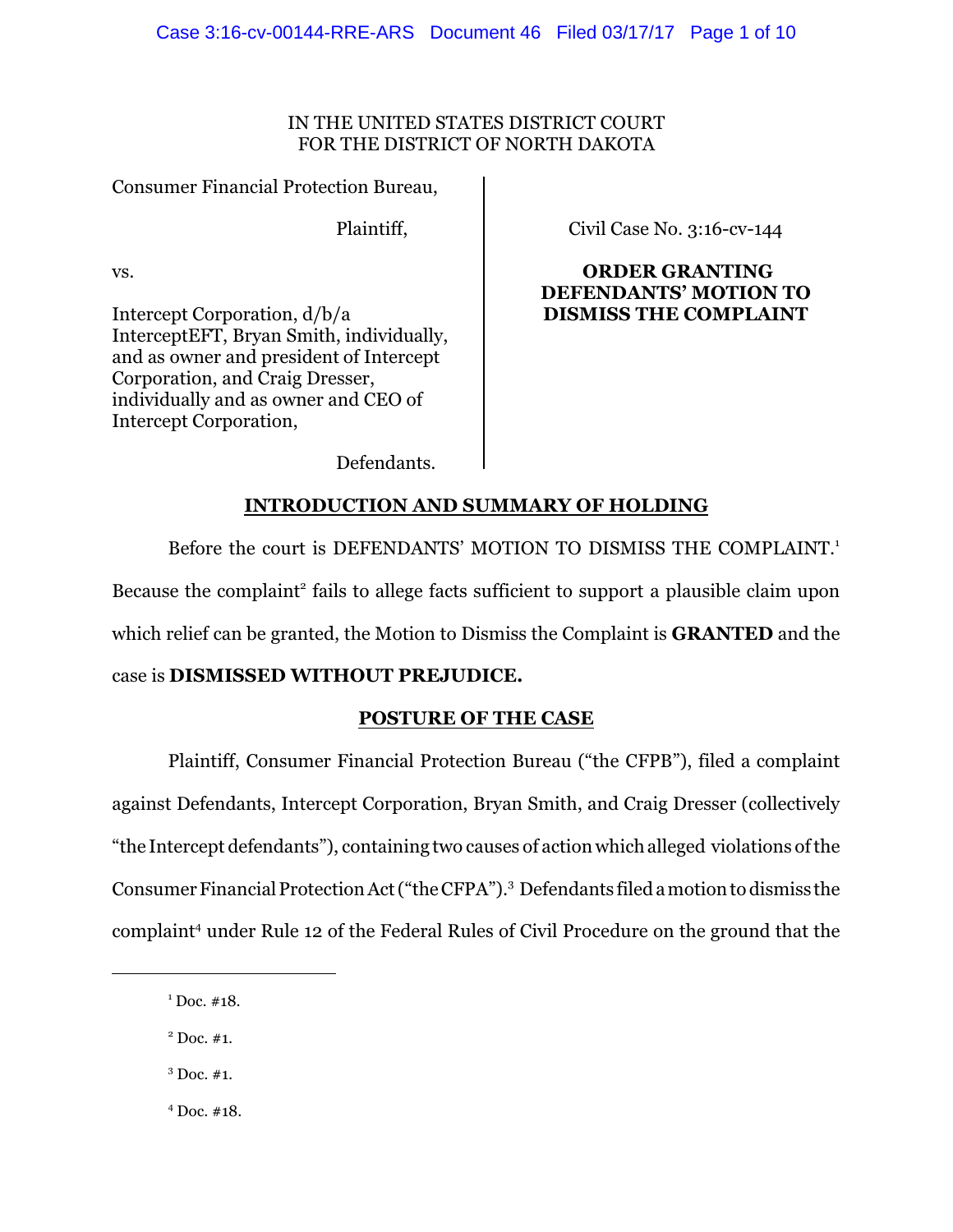#### Case 3:16-cv-00144-RRE-ARS Document 46 Filed 03/17/17 Page 2 of 10

Complaint failed to state a plausible claim. The issues were fully briefed by the parties. In addition, the court received a brief from *Amicus Curiae*, Third Party Payment Processors. The motion came on for a hearing on February 27, 2017. Attorneys Richard Zach, Mike Andrews, and David Hauff appeared on behalf ofthe Interceptdefendants. Attorneys Kevin Friedl, Jenelle Dennis, and Richa Shyam Dasgupta appeared for the CFPB. Attorney Keith Barnett appeared for *Amicus Curiae*. The court heard arguments from the parties and the *amicus.*

### **FACTS**

Under Rule 12 the court considers and accepts the facts alleged in the complaint as true. The CFPB is an independent agency of the United States set up to regulate the exchange of consumer financial products or services under federal consumer financial laws.<sup>5</sup> It has the authority to pursue litigation to enforce those laws.<sup>6</sup> Intercept is a third party payment processor in the business of processing the electronic transfer of funds through the Automated Clearing House ("ACH") network on behalf of its clients.<sup>7</sup> Bryan Smith is Intercept's president and owns fifty percent of its shares.<sup>8</sup> Craig Dresser is the CEO of Intercept and owns the remaining fifty percent of its shares.<sup>9</sup> Intercept is a "covered person" and a "service provider"under the CFPA.<sup>10</sup> Smith and Dresser are "related persons"

 $5$  Doc. #1,  $\sqrt{7}$ ; 12 U.S.C. § 5491(a).

 $6$  Doc. #1, ¶ 7; 12 U.S.C. § 5481(14), 5564 (a) and (b).

 $7$  Doc. #1, ¶ 8.

 $8\,$  Doc. #1, ¶ 12.

 $9^9$  Doc. #1, ¶ 19.

<sup>&</sup>lt;sup>10</sup> Doc. #1,  $\P\P$  9 and 10; 12 U.S.C. § 5481(15)(A)(vii) and 5481(26)(A)(ii).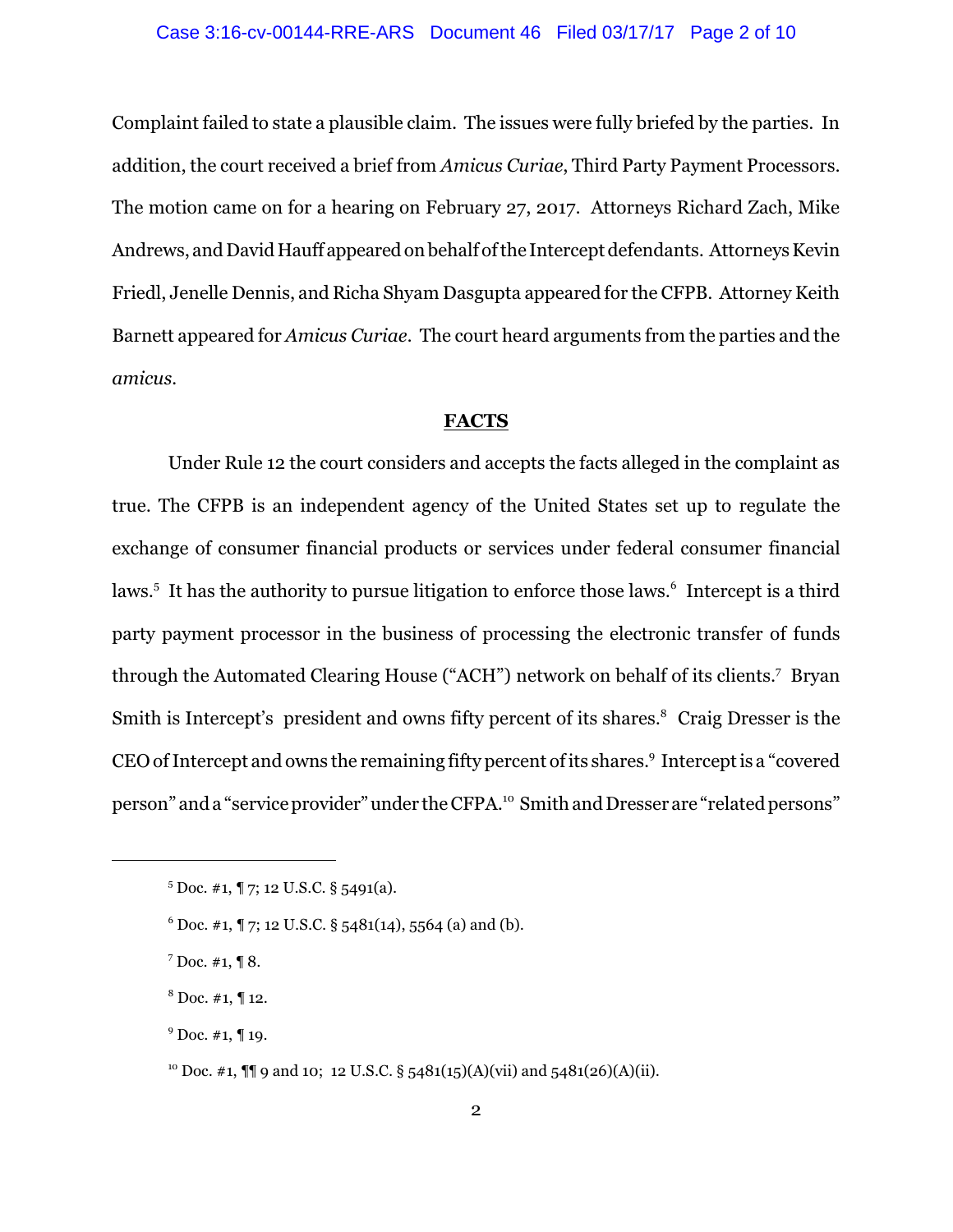under the CFPA because of their status as officers of Intercept.<sup>11</sup>

As a third party payment processor, Intercept provides its clients with access to banks in order to facilitate the debiting and crediting offunds electronically from consumer bank accounts. Intercept's clients include consumer lenders, auto title lenders, sales finance companies, and debt collectors.<sup>12</sup> Businesses and individuals utilize third party processors like Intercept when they are unable to establish their own relationships with banking institutions or because it is more administratively convenient.<sup>13</sup>

Intercept's clients are known as "Originators."<sup>14</sup> When an Originator sends a request to Intercept, Intercept conveys the request to its own bank, which is known as the "Originating Depository Financial Institution" or "ODFI".<sup>15</sup> The ODFI then forwards the debit or credit request to an ACH operator, who transmits the request to the recipient's bank, known as the "Receiving Depository Financial Institution" or "RDFI".<sup>16</sup> The RDFI then credits or debits the recipient's account and sends the money back to Intercept through the ODFI.<sup>17</sup> Intercept remits the debit amount back to its client and charges the client fees for its services.<sup>18</sup>

 $11$  Doc. #1,  $\P$   $\P$  16 & 23; 12 U.S.C. § 5481(25)(c).

 $12$ Doc. #1,  $\P$  26.

 $13$  Doc. #1, ¶ 29.

 $14$  Doc. #1, ¶ 30.

 $15$  Doc. #1, ¶ 32.

<sup>&</sup>lt;sup>16</sup> Doc. #1, ¶ ¶ 33-34.

 $17$  Doc. #1, ¶ 35.

 $18$  Doc. #1, ¶ 36.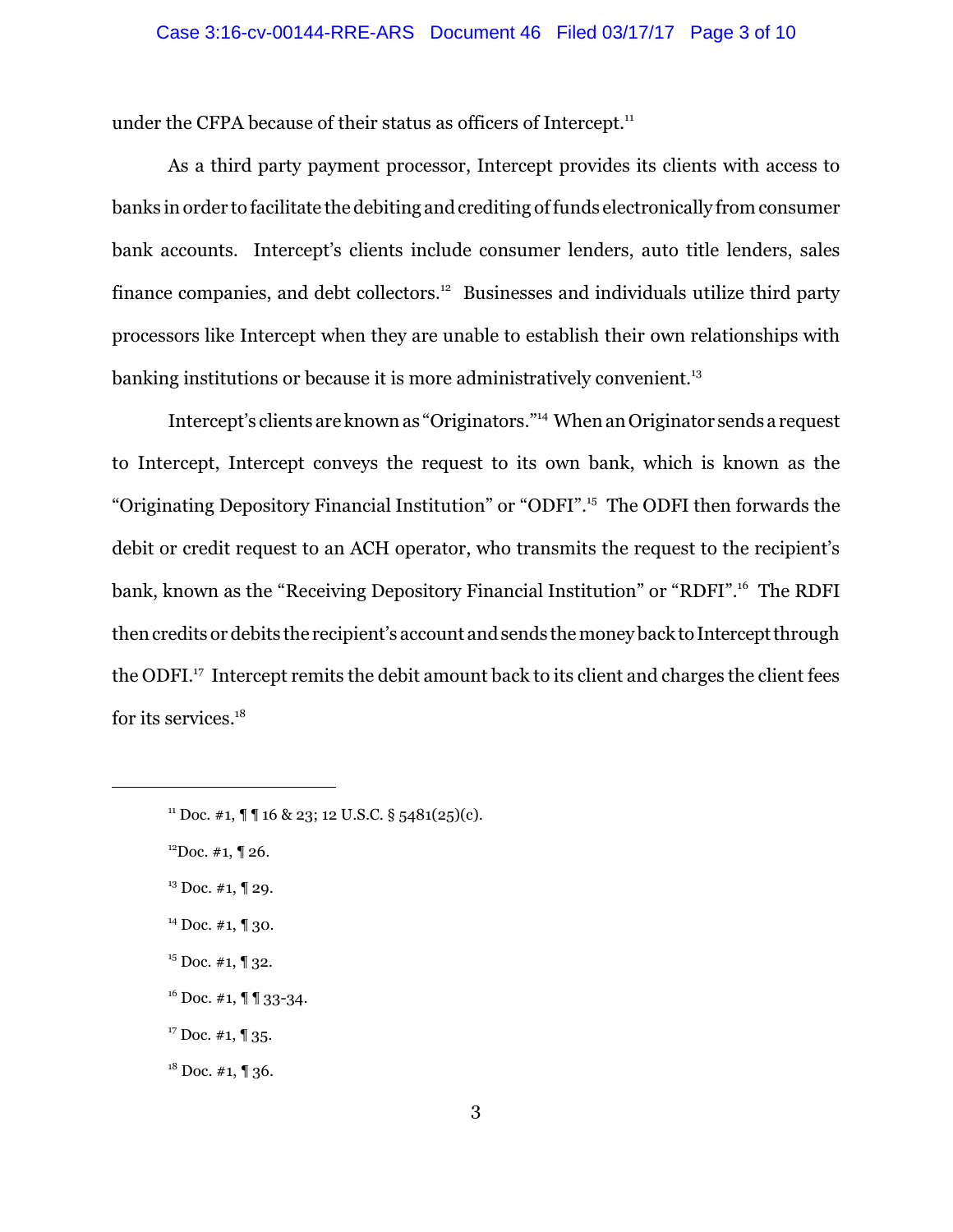According to the complaint:

In a typical transaction that Intercept undertakes on behalf of a lender or debt collector, the client instructs Intercept to withdraw loan repayments from the borrower's bank account, directing Intercept on which bank to contact, the payment schedule to use, and the amount to withdraw. Intercept instructs its bank to contact the borrower's bank to withdraw the money. The borrower's bank debits the account and remits it to Intercept's bank, and Intercept then transfers the money to its client.

Industry rules and guidelines emphasize the responsibility of all ACH participants, including third party payment processors like Intercept, to monitor merchant return rates and other suspicious activity to detect and prevent fraud in the ACH network.

Defendants, however, have processed payments for many clients even in the face of numerous indicators that those clients were engaged in fraudulent or illegal transactions. Even though they knew or should have known of this illegal behavior, Defendants continued to process for these companies anyway. Defendants have ignored red flags, including concerns from ODFIs about the lawfulness of the transactions Intercept was processing, complaints from customers, high return rates, and law enforcement actions againstits clients. Intercept's due diligence procedures when signing up clients have also been perfunctory, and it has ignored indicia of problems that were revealed through even it minimal due diligence.<sup>19</sup>

Intercept is alleged to have ignored warnings from ODFIs of possible illegal activity

by its clients, of debits unauthorized by consumers, of potential indicia of fraud by its

clients, of discrepancies in dates and amounts debited, and of other possibly suspicious

activity.<sup>20</sup>

For example, an ODFI complained to the Defendants that one of its clients, an auto title lender, which was debiting varying amounts from consumers' accounts multiple times, did not have the contractual right or proper consumer authorization to do so, stating that it was "not ok [for the] merchant to us[e] the ACH to 'sneak' attack a consumer's account, [as] it will only draw regulatory attention.<sup>21</sup>

 $19$  Doc. #1,  $\P$  1 37-39.

 $20$  Doc. #1,  $\P$   $\P$  40-41.

 $21$  Doc. #1,  $\P$  42.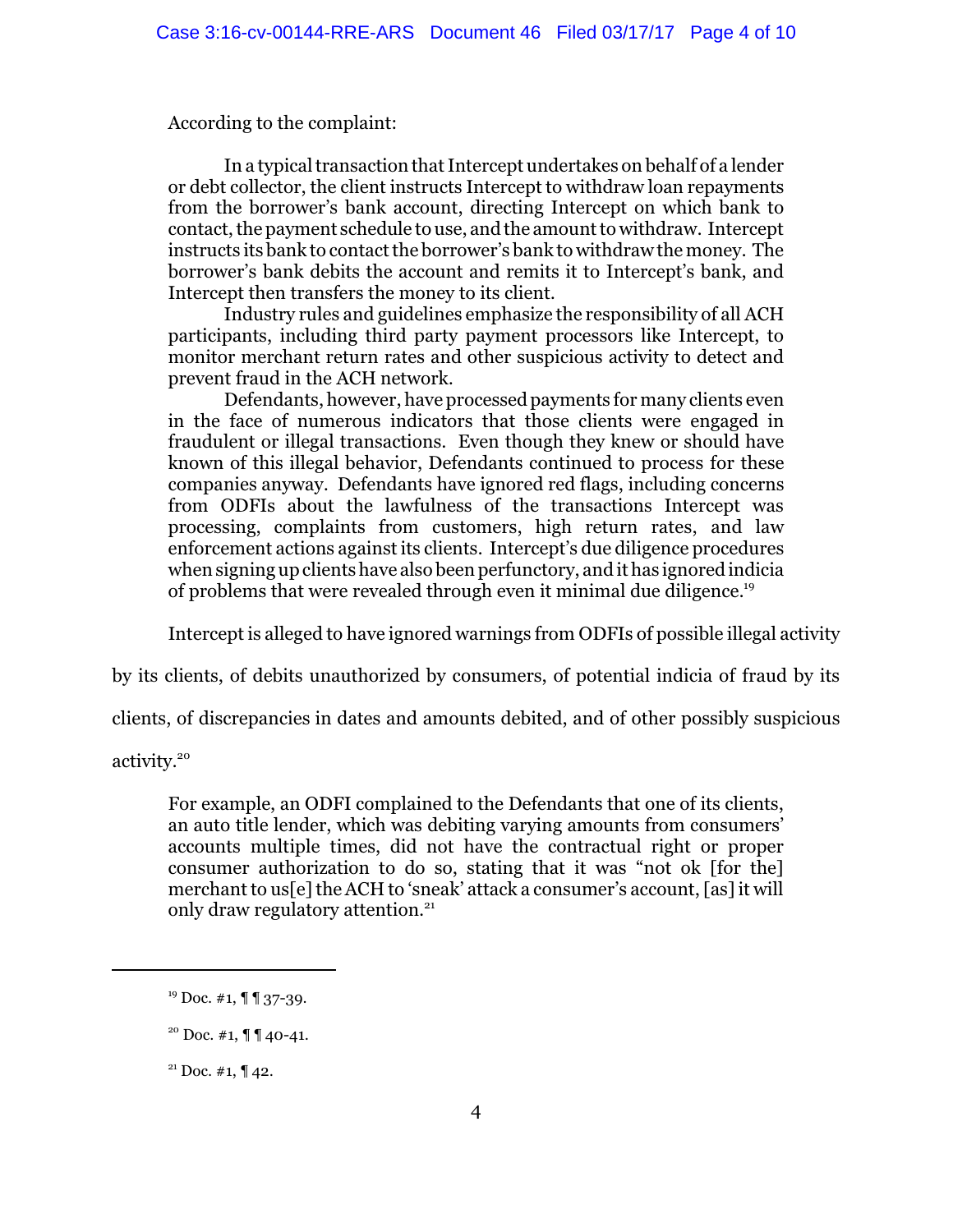# Case 3:16-cv-00144-RRE-ARS Document 46 Filed 03/17/17 Page 5 of 10

If an ODFI raised concerns or terminated its relationship with Intercept, Intercept would find another ODFI to process transactions for the same clients who were the subject of the concerns.<sup>22</sup> Intercept is alleged to have not properly investigated when ODFIs expressed concerns about high return rates for some of its clients. <sup>23</sup> Numerous consumers have complained about Defendants' processing activities.<sup>24</sup> "Despite all of these warning signs from ODFIs and consumers, Defendants continued payment processing for these clients without investigation or consequence."<sup>25</sup> Consumers did not have access to the same warning signs about Intercept's clients.<sup>26</sup> According to the complaint, the defendants did not properly monitor or respond to high return rates.<sup>27</sup> NACHA, a trade association governing the use of the ACH system, establishes standards to which Intercept is expected to adhere.<sup>28</sup> Intercept's clients "unauthorized returns" rates have only stayed below the NACHA guideline amount because of Intercept's use of a fee-based "Xcelerated Returns" program, which prevents transactions form being processed through the ACH network.<sup>29</sup> In 2011 and 2012, Intercept and its clients generated unusually and unacceptably high return rates.<sup>30</sup> Defendants have ignored law enforcement activity relating to its clients'

- $25$  Doc. #1,  $\P$  55.
- $26$  Doc. #1, ¶ 56.
- <sup>27</sup> Doc. #1, ¶ 57 *et seq.*

<sup>&</sup>lt;sup>22</sup> Doc. #1,  $\P$  44.

<sup>&</sup>lt;sup>23</sup> Doc. #1,  $\P\P$  47-49.

<sup>24</sup> Doc. #1, ¶ ¶ 50-54.

 $28$  Doc. #1,  $\P$   $\P$  61-63.

<sup>&</sup>lt;sup>29</sup> Doc. #1,  $\P$   $\int$  65-70.

 $30$  Doc. #1,  $\P$   $\P$  76-82.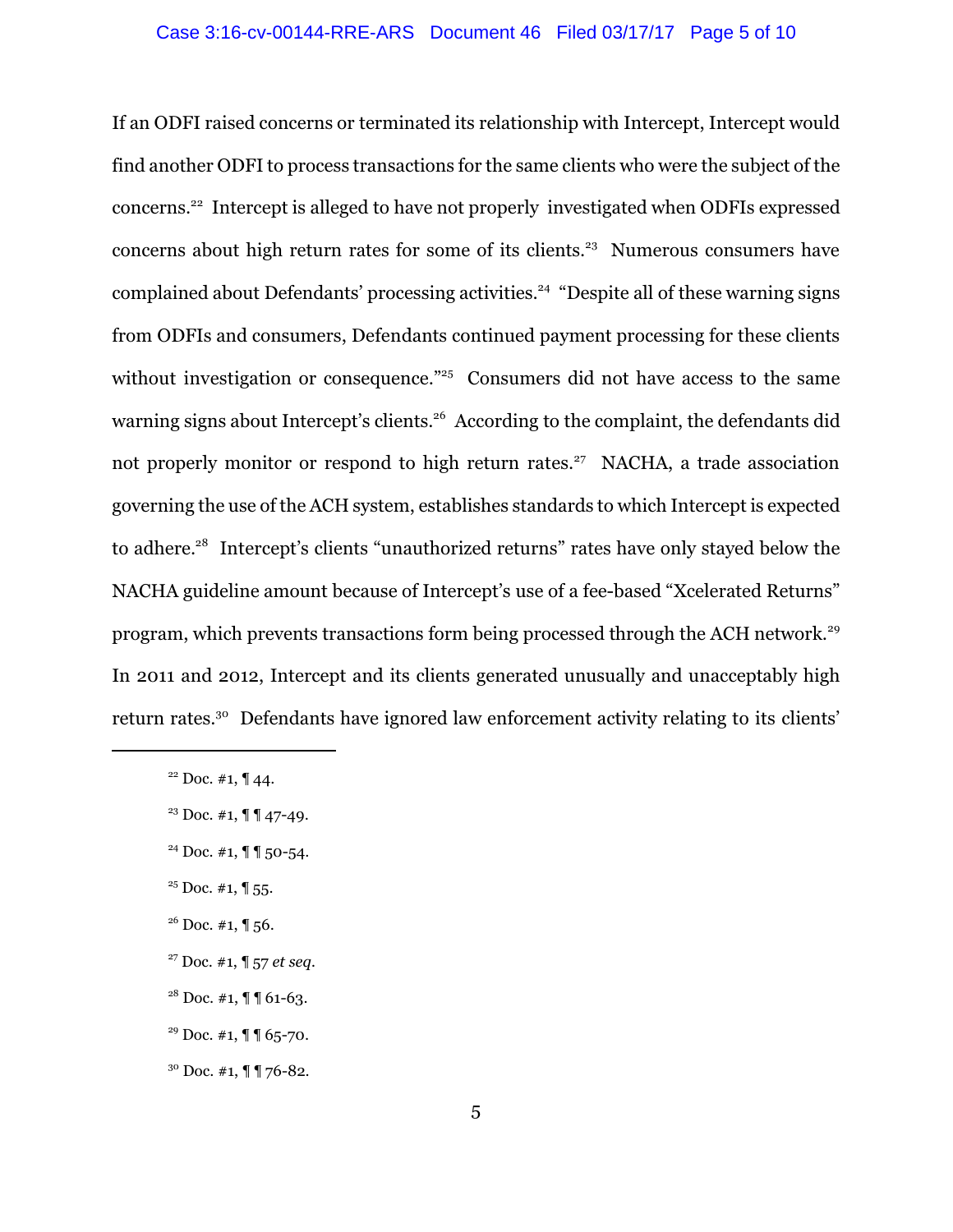#### Case 3:16-cv-00144-RRE-ARS Document 46 Filed 03/17/17 Page 6 of 10

activity, including a Federal Trade Commission lawsuit against AMG Services, Inc., which Defendants knew about in the spring of  $2012.^{31}$ 

Intercept did not properly investigate "red flags" during its clients' application process, instead using a "5-Star-Risk Level Rating" to merely determine the client's ability to pay.<sup>32</sup> This rating did not include indicators of fraud, illegal activity, consumer disputes, BBB ratings, law enforcement actions, high return rates, requests for proof or authorization, or "failure to supply satisfactory information" in the application.<sup>33</sup>

#### **DISCUSSION**

At a minimum a complaint must give defendants fair notice of the grounds for the claim and at least a general indication of what the litigation involves.<sup>34</sup> Although the complaint need not contain detailed factual allegations, it must contain "more than an unadorned, the-defendant-unlawfully-harmed-me accusation."<sup>35</sup> Formulaic recitations of the elements of a claim or assertions lacking factual enhancement are not sufficient. <sup>36</sup> To survive a motion to dismiss, "a complaint must contain sufficient factual matter, accepted as true, to 'state a claim to relief that is plausible on its face.'"<sup>37</sup> "Factual allegations must

 $31$  Doc. #1,  $\P$   $\P$  82-97.

 $32$  Doc. #1,  $\P$   $\P$  98-113.

 $33$  Doc. #1,  $\P$  113.

<sup>34</sup> Topchian v. JPMorgan Chase Bank, N.A., 760 F.3d 843, 848 (8th Cir. 2014).

<sup>35</sup> Ashcroft v. Iqbal, 556 U.S. 662, 677-78 (2009).

<sup>&</sup>lt;sup>36</sup> Id. at 678.

<sup>37</sup> Id. at 678 (citing Bell Atlantic Corp. v. Twombley, 550 U.S. 544, 570 (2007).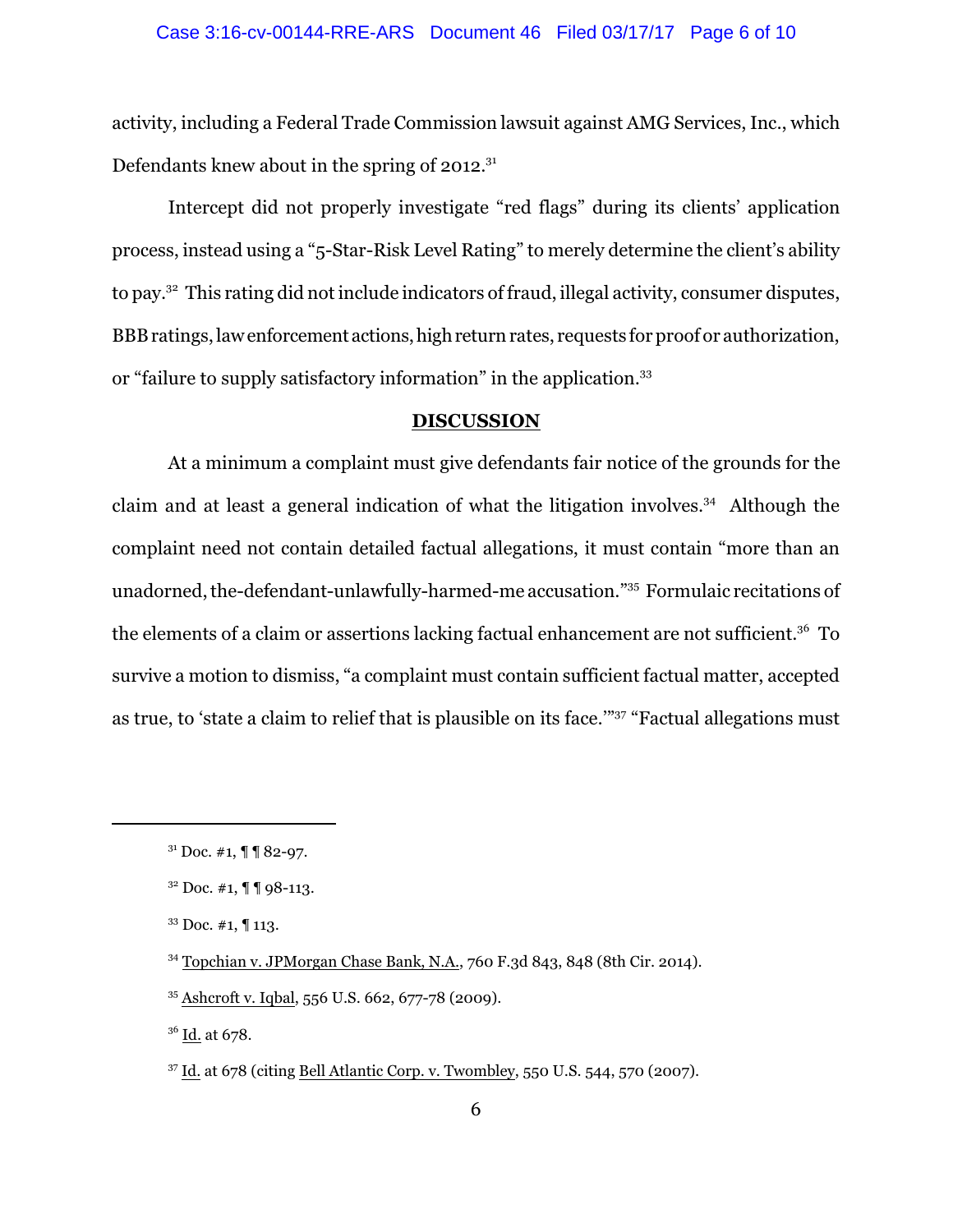# Case 3:16-cv-00144-RRE-ARS Document 46 Filed 03/17/17 Page 7 of 10

be enough to raise a right to relief above the speculative level[.]"<sup>38</sup> In other words, the facts alleged in the complaint must be plausible, not merely conceivable.<sup>39</sup>

The court must review the facts alleged, "not the legal theories of recovery or legal conclusions identified" in the complaint, "to determine whether the pleading party provided the necessary notice and thereby stated a claim in the manner contemplated by the federal rules." The court will not dismiss merely because the factual allegations do not support a legal theory advanced in the complaint, but must instead review the complaint to determine if the allegations support relief on any possible legal theory.<sup>40</sup> The court "will not mine a [lengthy] complaint searching for nuggets that might refute obvious pleading deficiencies."<sup>41</sup>

The complaint contains two counts, both based in the CFPA's prohibition of covered personsor service providers engaging "in any unfair, deceptive, or abusive act or practice."<sup>42</sup> First, it alleges that Intercept Corporation, Bryan Smith, and Craig Dresser, as "covered persons" under the Consumer Financial Protection Act("the CFPA") engaged in unfair acts and practices in violation of the Act. Secondly, it alleges that Bryan Smith and Craig Dresser, as "related persons"under theCFPA, provided substantial assistance to Intercept's violations of the CFPA.

Although dates indicated in the complaint would suggest that at least some of the

<sup>&</sup>lt;sup>38</sup> Bell Atlantic Corp. v. Twombley, 550 U.S. 544, 555 (2007).

<sup>39</sup> Id. at 570.

<sup>40</sup> Id. at 849.

<sup>41</sup> Neubauer v. FedEx Corporation, 849 F.3d 400, 404-05 (8th Cir. 2017) (citing Quintero Community Ass'n Inc. v. F.D.I.C., 792 F.3d 1002, 1009 (8th Cir. 2015)).

 $42$  12 U.S.C. § § 5531, 5536(a)(1)(B).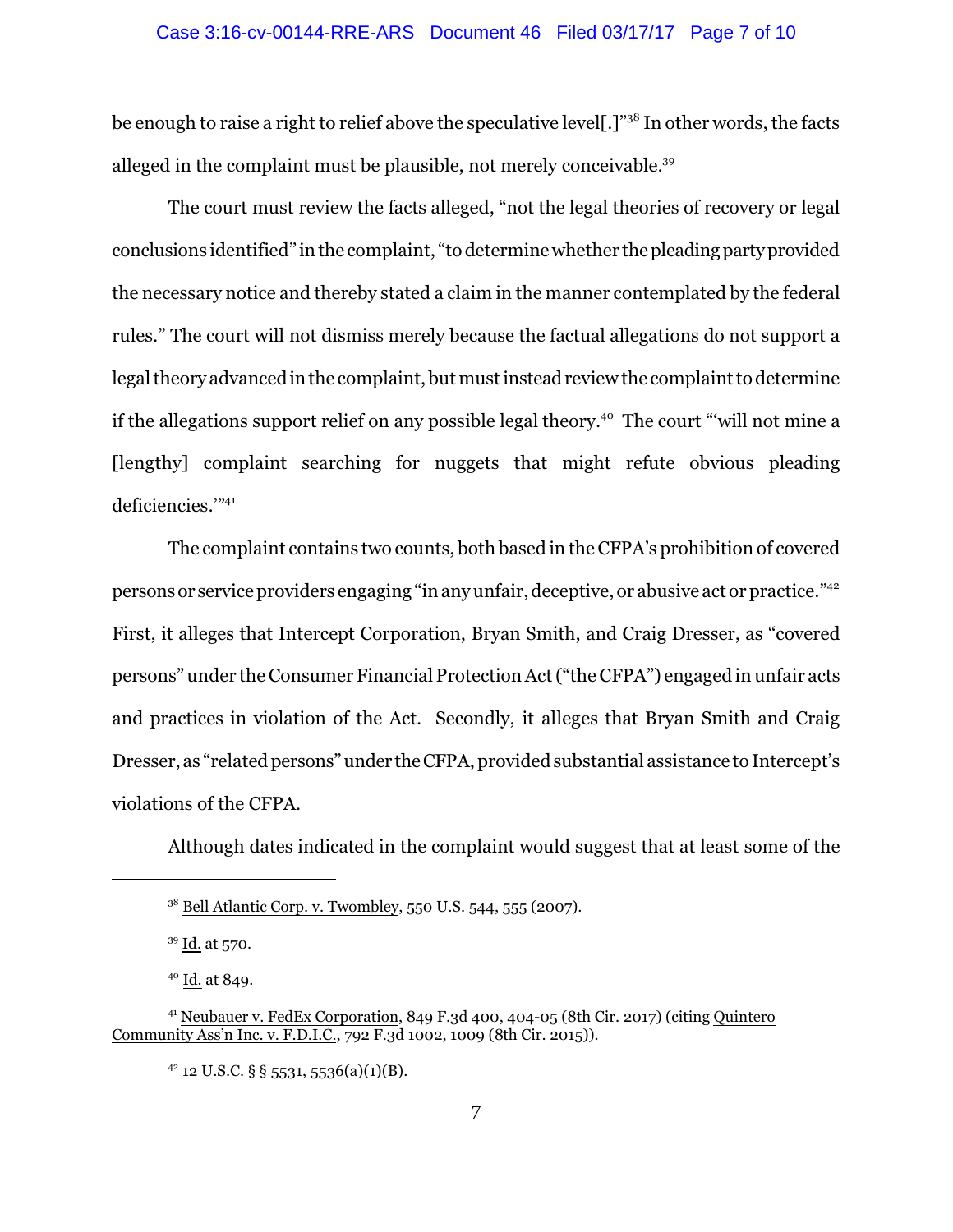#### Case 3:16-cv-00144-RRE-ARS Document 46 Filed 03/17/17 Page 8 of 10

alleged acts or practices are likely outside of the CFPA's three-year statute of limitations<sup>43</sup>, the current record does not support a finding that plaintiff's claims are time-barred as a matter of law. As such, a time bar analysis does not support the motion to dismiss. It is also clear that the complaint sufficiently alleges facts that, if proven, would support a finding that defendants are "covered persons", "service providers", or "related persons" under the CFPA.

The analysis therefor hinges on whether the complaint adequately states causes for "unfair, deceptive, or abusive acts or practices." The CFPA provides that it is unlawful for "(1) any covered person or service provider  $- \dots$  to engage in any unfair, deceptive, or abusive act or practice."<sup>44</sup> An act or practice is "unfair" under the CFPA only if it "causes or is likely to cause substantial injury to consumers which is not reasonably avoidable by consumers, and . . . such substantial injury is not outweighed by countervailing benefits to consumers or to competition."<sup>45</sup> An act or practice cannot be considered "abusive" under the CFPA unless it "materially interferes with the ability of a consumer to understand a term or condition of a consumer financial product or service; or . . . takes unreasonable advantage of  $-(A)$  a lack of understanding on the part of the consumer of the material risks, costs, or conditions of the product or service; (B) the inability of the consumer to protect the interests of the consumer in selecting or using a consumer financial product or service; or (C) the reasonable reliance by the consumer on a covered person to act in the interests

- $44$  12 U.S.C. § 5536(a)(1)(B).
- <sup>45</sup> 12 U.S.C. § 5531(c)(1).

 $43$  12 U.S.C. § 5564(g).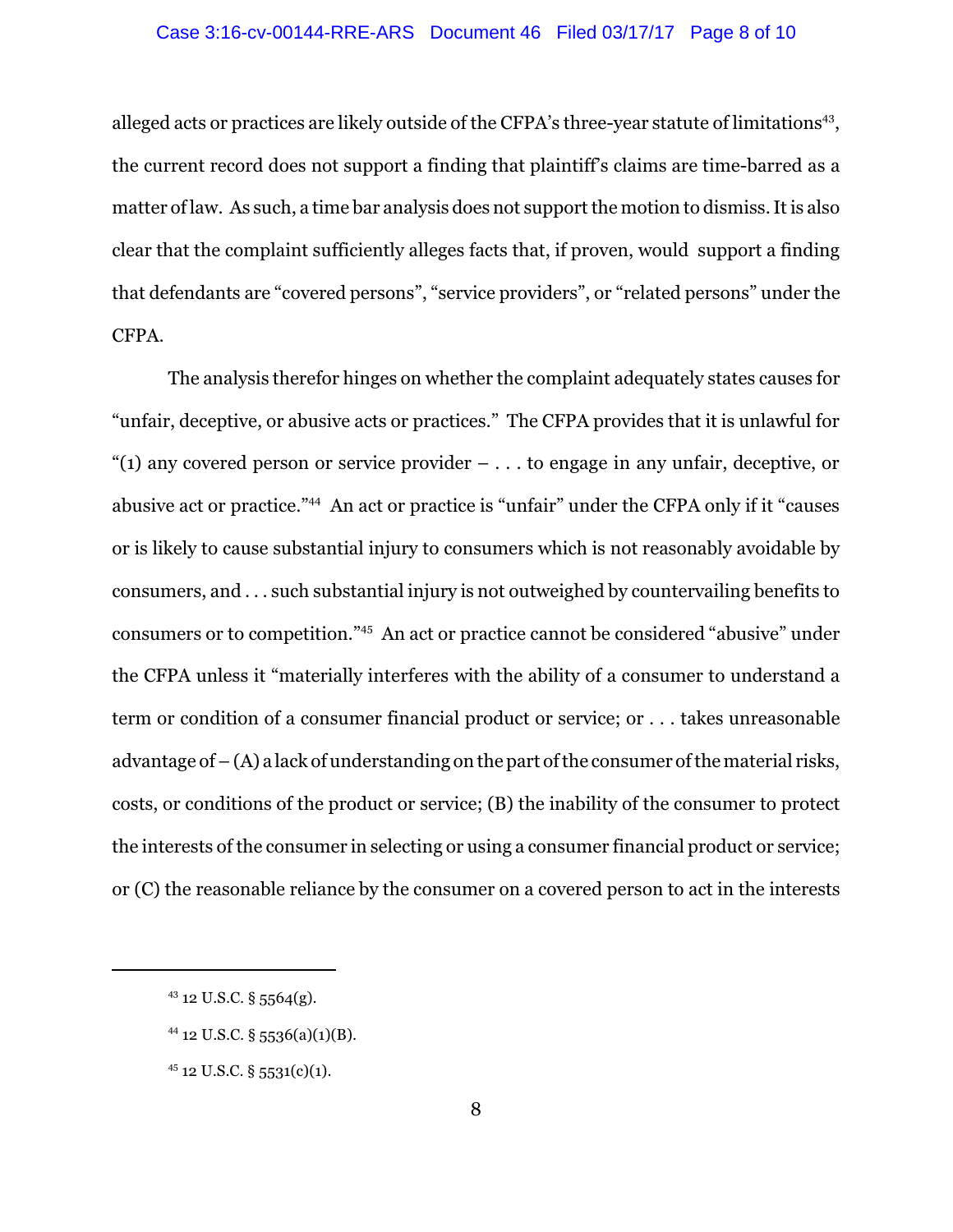of the consumer."<sup>46</sup>

A close review of the complaint yields a conclusion that the complaint does not contain sufficient factual allegations to back up its conclusory statements regarding Intercept's allegedly unlawful acts or omissions. While the complaint indicates that Intercept was required to follow certain industry standards, it fails to sufficiently allege facts tending to show that those standards were violated. Although the complaint contains several allegations that Intercept engaged in or assisted in unfair acts or practices, it never pleads facts sufficient to support the legal conclusion that consumers were injured or likely to be injured. Nothing in the complaint allows the defendants or the court to ascertain whether any potential injury was or was not counterbalanced by benefits to the consumers at issue.

The complaint lacks factual allegations that would support a finding that Intercept interfered with consumers' ability to understand the terms of their dealings with Intercept's clients or that would support a finding that Intercept took unlawful advantage of consumers.

The complaint simply does not sufficiently identify particular clients whose actions provided "red flags" to Intercept or how Intercept's failure to act upon those "red flags" caused harm or was likely to cause harm to any identified consumer or group of consumers. Although the CFPB strongly urges this court to find that the complaint's factual detail is sufficient to allow defendants to recognize the specific clients,<sup>47</sup> the complaint does not provide the court with sufficient information or factual detail to analyze whether it is

 $46$  12 U.S.C. § 5531(d).

<sup>47</sup> Doc. #28, pp. 28-29.